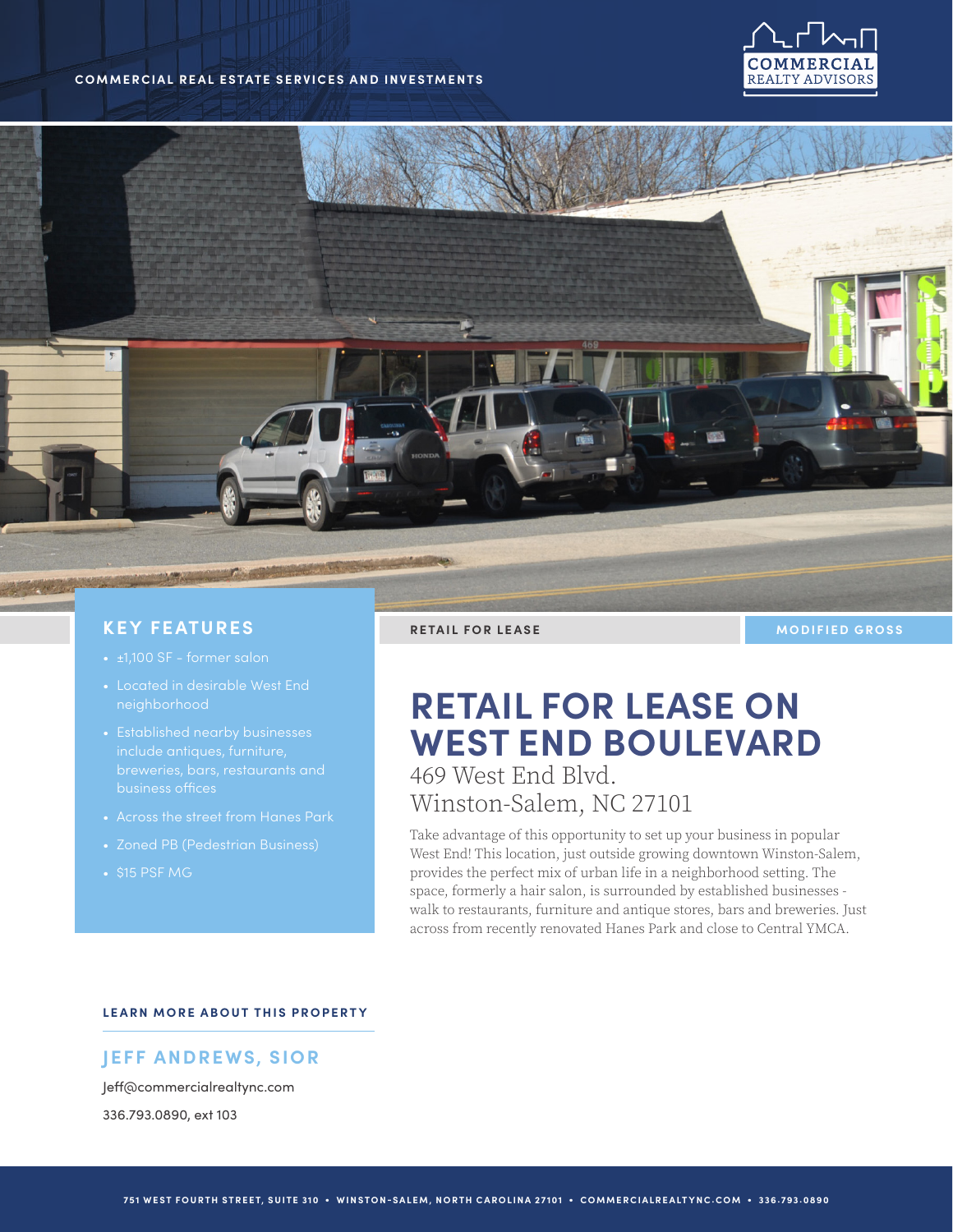

## **RETAIL FOR LEASE ON WEST END BOULEVARD**

| <b>LOCATION</b>            |                    |                   |                       |                |         |
|----------------------------|--------------------|-------------------|-----------------------|----------------|---------|
| <b>Street</b>              | 469 West End Blyd. | City / Zip        | Winston-Salem / 27101 | County         | Forsyth |
| <b>PROPERTY DETAILS</b>    |                    |                   |                       |                |         |
| <b>Property Type</b>       | Retail             | Acres $\pm$       | $\mathbf{0}$          | Available SF ± | 1,100   |
| Retail SF ±                | 1,100              | <b>Year Built</b> | 1920                  |                |         |
| <b>TAX INFORMATION</b>     |                    |                   |                       |                |         |
| Zoning                     | PB                 |                   |                       |                |         |
| <b>PRICING &amp; TERMS</b> |                    |                   |                       |                |         |
| Lease $Rt/SF \pm$          | \$15.00            | <b>Lease Type</b> | Modified Gross        |                |         |